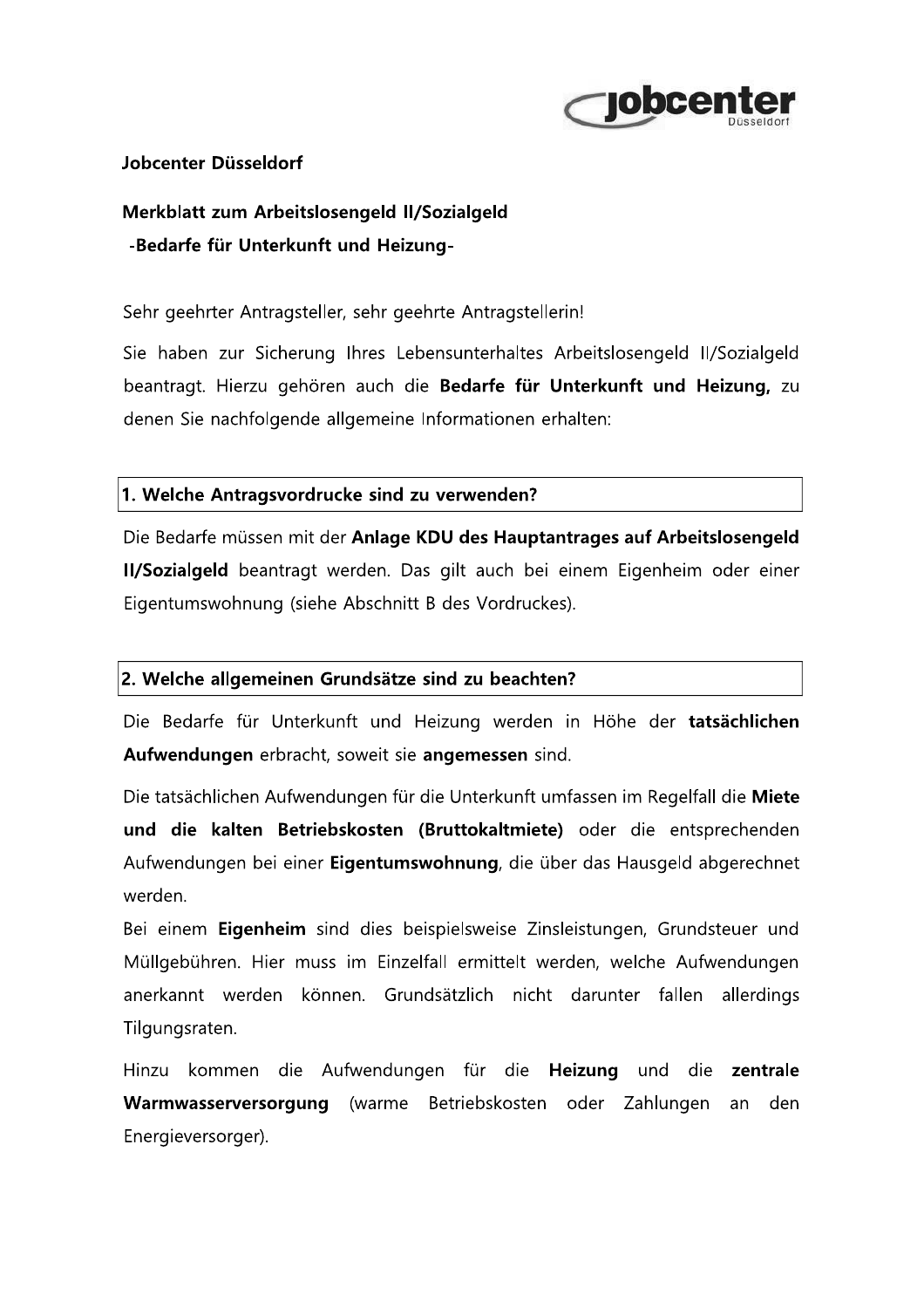

Der Haushaltsstrom muss von Ihnen aus dem Regelbedarf und die Aufwendungen für eine dezentrale Warmwasserversorgung (beispielsweise Untertischgerät) aus dem hierfür gewährten Mehrbedarfszuschlag gezahlt werden.

#### 3. Welche Nachweise sind vorzulegen?

Die Höhe der tatsächlichen Aufwendungen müssen Sie durch Vorlage des eines Beleges über die aktuelle Miethöhe und Mietvertrages, der Betriebskostenabrechnung (soweit für die aktuell bewohnte Wohnung bereits eine erstellt wurde) nachweisen.

Sofern Sie ein Eigenheim oder eine Eigentumswohnung bewohnen, werden entsprechende Belege über das Hausgeld beziehungsweise Ihre monatlichen Belastungen benötigt.

Wenn Sie die Aufwendungen für die Heizung direkt an ein Energieversorgungsunternehmen zahlen, benötigt das Jobcenter ebenfalls einen Nachweis über die Höhe der monatlichen Vorauszahlungen (Teilbetrag) und die letzte Abrechnung (soweit für die aktuell bewohnte Wohnung bereits eine erstellt wurde).

Ebenfalls von **Ihnen** vorzulegen sind Betriebs-. Heizkostenoder Hausgeldabrechnungen, die Sie während des Leistungsbezuges erhalten. Das gilt insbesondere für Abrechnungen, die ein Guthaben ausweisen. Für Hauseigentümer gilt entsprechendes.

#### 4. Welche Aufwendungen für die Unterkunft sind angemessen?

Die angemessenen Aufwendungen richten sich nach dem Mietniveau für Wohnungen im Stadtgebiet der Landeshauptstadt Düsseldorf, die hinsichtlich Ausstattung, Lage und Bausubstanz einfachen und grundlegenden Bedürfnissen genügen, und Ihren persönlichen Lebensumständen entsprechen (beispielsweise Anzahl der im Haushalt lebenden Familienmitglieder, Wohnflächenbedarf). In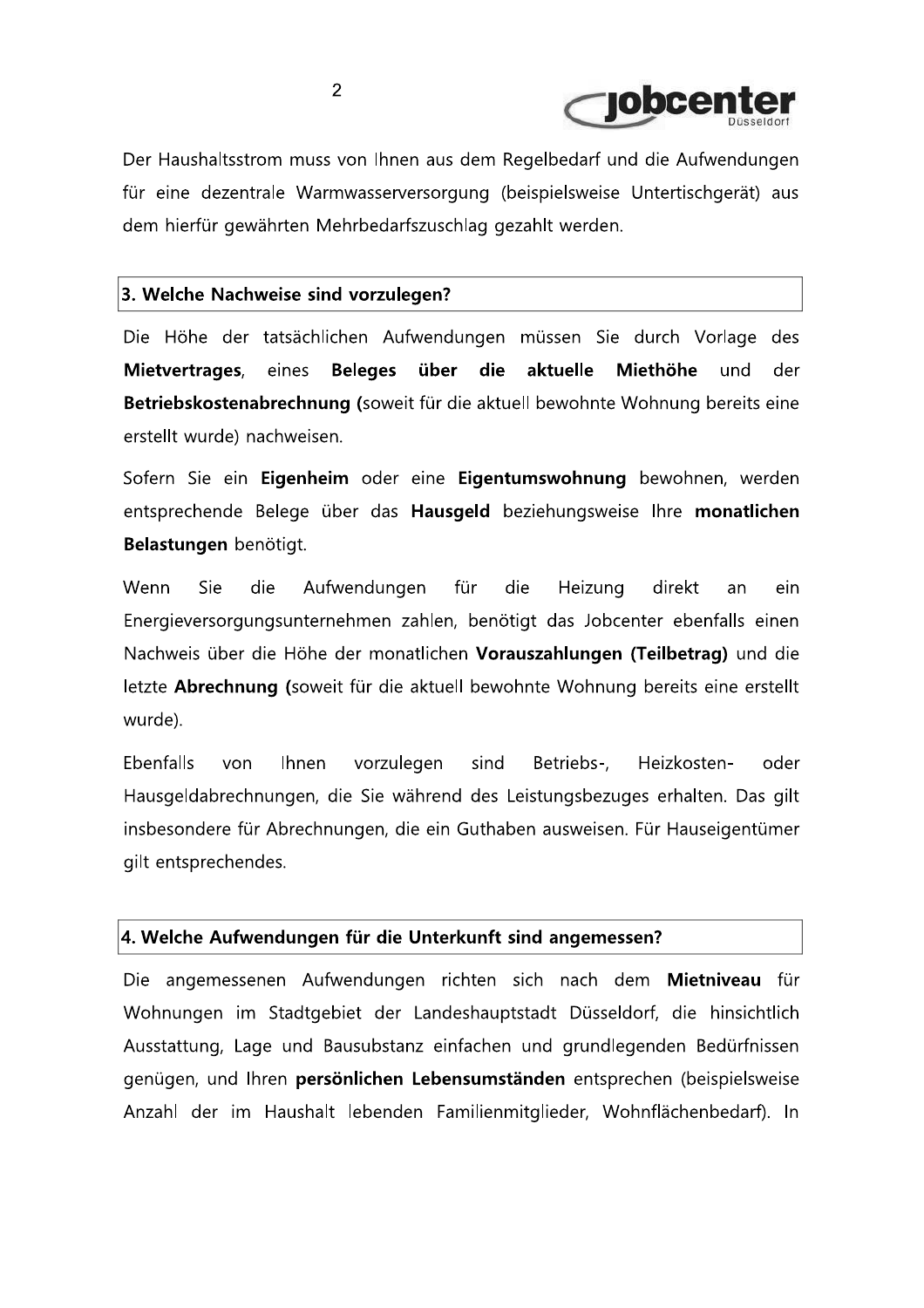

Düsseldorf gelten im Regelfall Aufwendungen bis zu folgenden Beträgen als angemessen (Mietobergrenze):

| Personen      | Mietobergrenze  |
|---------------|-----------------|
| eine Person   | 467 Euro        |
| zwei Personen | 565 Euro        |
| drei Personen | <b>716 Euro</b> |
| vier Personen | 876 Euro        |
| fünf Personen | 1.221 Euro      |

Bei mehr als fünf Personen erhöht sich der Betrag um jeweils 167 Euro pro Person.

Wenn Sie also in Düsseldorf eine Wohnung neu anmieten wollen, ist jeweils die vorgenannte Mietobergrenze maßgeblich. Aufwendungen, die die Mietobergrenze übersteigen, können bei einer neu anzumietenden Wohnung grundsätzlich nicht akzeptiert werden (siehe Ziffer 6).

# 5. Was geschieht, wenn Ihre bereits vor Eintritt in den Leistungsbezug bezogene Wohnung die vorgenannte Mietobergrenze überschreitet?

Wenn Sie bereits in einer Wohnung leben, deren tatsächliche Aufwendungen die vorgenannte Mietobergrenze (siehe Ziffer 4) überschreiten, sind Ihre Aufwendungen unangemessen.

Eine Absenkung der unangemessenen Aufwendungen (beispielsweise durch einen Umzug in eine angemessene Wohnung) wird allerdings nicht gefordert, wenn der finanzielle mit der Senkung der Aufwendungen verbundene Aufwand (beispielsweise Umzugskosten) unwirtschaftlich wäre.

Soweit Ihre tatsächlichen Aufwendungen die Mietobergrenzen nur geringfügig übersteigen, gilt der Kostenaufwand grundsätzlich als unwirtschaftlich. Sie können dann in Ihrer Wohnung verbleiben. Die tatsächlichen Aufwendungen werden daher

3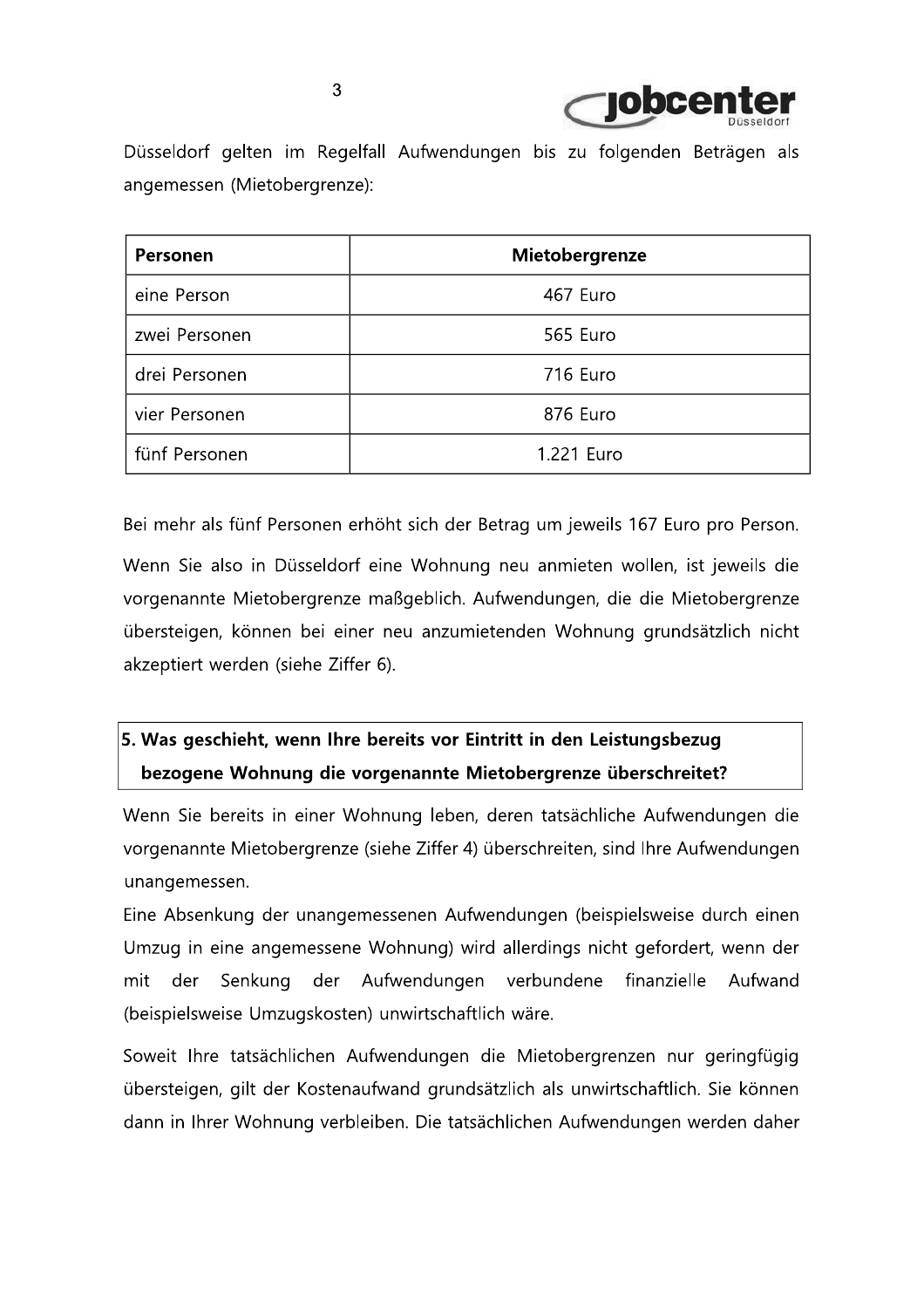

bei einer bereits bewohnten Wohnung immer bis zur Höhe der nachfolgenden Beträge übernommen (Nichtprüfungsgrenze):

| Personen      | Nichtprüfungsgrenze |
|---------------|---------------------|
| eine Person   | 514 Euro            |
| zwei Personen | 622 Euro            |
| drei Personen | 788 Euro            |
| vier Personen | 964 Euro            |
| fünf Personen | 1.343 Euro          |

Bei mehr als fünf Personen erhöht sich der Betrag um jeweils 184 Euro pro Person.

Soweit Ihre Aufwendungen allerdings die vorgenannten Beträge überschreiten, wird das Jobcenter auf Sie zu kommen. Es muss dann geprüft werden, ob Sie verpflichtet sind, Ihre Bedarfe für die Wohnung zu senken.

Eine Reduzierung der Bedarfe ist beispielsweise durch dauerhafte Untervermietung, Verhandlungen mit dem Vermieter oder durch Umzug in eine andere Wohnung möglich. Die Bedarfe müssen bis auf die angemessenen Beträge der Mietobergrenze nach Ziffer 4 gesenkt werden.

Eine sofortige Kündigung Ihrer Wohnung ist jedoch nicht erforderlich. Bitte stimmen Sie eine eventuelle Kündigung Ihrer Wohnung in jedem Fall vorher mit dem Jobcenter ab.

Die Verpflichtung, die Aufwendungen zu senken, müssen Sie innerhalb eines bestimmten Zeitraums (Frist) erfüllen. Der Zeitraum wird unter Beachtung Ihrer persönlichen Situation festgesetzt. In der Regel beträgt er jedoch längstens sechs Monate.

Bis zum Ablauf der gewährten Frist werden die tatsächlichen Aufwendungen weiterhin übernommen. Gelingt es Ihnen trotz umfassender Bemühungen innerhalb des gesetzten Zeitraums nicht, die Aufwendungen zu senken, kann die Frist verlängert werden.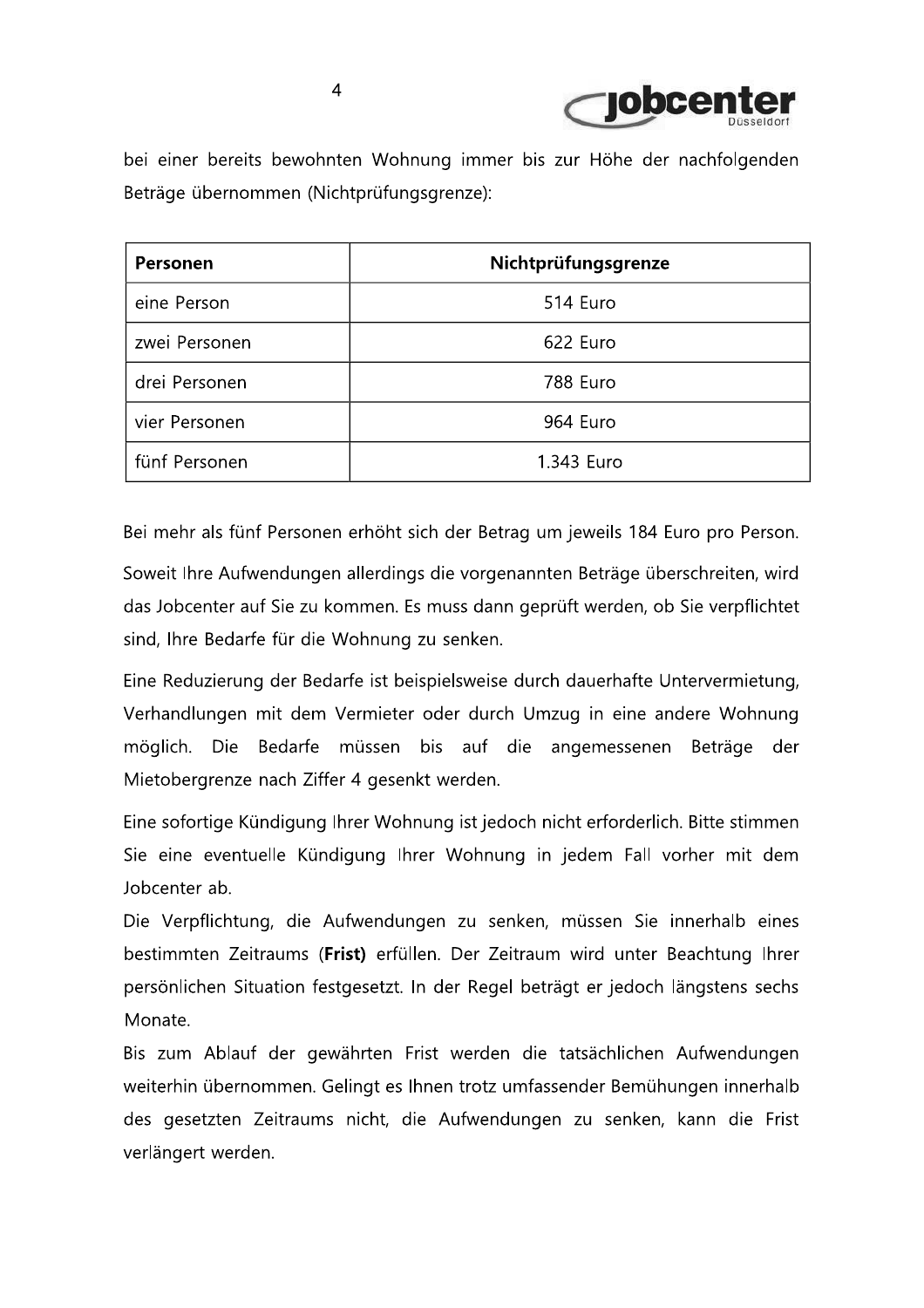

Ihre Bemühungen sind durch Vorlage geeigneter Nachweise zu belegen. Als Nachweis müssen Sie beim Wohnungsamt einen Wohnberechtigungsschein beantragen (Brinkmannstraße 5, Sprechzeiten: montags, mittwochs von 8 bis 12.30 Uhr, donnerstags für Berufstätige von 14 bis 18 Uhr).

Der Wohnberechtigungsschein ist nach Erhalt dem Jobcenter Düsseldorf unaufgefordert zur Kenntnis vorzulegen. Außerdem müssen Sie sich beim Wohnungsamt und bei den Düsseldorfer Großvermietern als wohnungssuchend melden. Der Nachweis hierüber ist schriftlich zu erbringen. Des Weiteren sind Sie verpflichtet, sich regelmäßig (mindestens drei eigene Wohnungsbemühungen wöchentlich) auf geeignete Wohnungsangebote in den Tageszeitungen und Stadtblättern (beispielsweise Düsseldorfer Anzeiger) zu bewerben und hierüber nachvollziehbare Aufzeichnungen zu führen und Belege zu sammeln; beispielsweise indem Sie Zeitungsannoncen vorlegen und Name, Telefonnummer oder Adresse des Ansprechpartners angeben. Bei beabsichtigter Untervermietung sind außerdem von Ihnen aufgesetzte Annoncen (beispielsweise in Anzeigenblättern, Internet) nachzuweisen. Eine eventuelle Untervermietung ist durch einen Untermietvertrag zu belegen.

Sind allerdings Ihre Bemühungen nicht ausreichend oder bestehen Zweifel, dass Sie sich ernsthaft um eine Mietsenkung bemühen, kann nach Ablauf der Frist nur noch der angemessene Betrag übernommen werden (Mietobergrenze nach Ziffer 4).

Es wird darauf hingewiesen, dass Mietschulden für eine Wohnung mit unangemessenen Aufwendungen nicht übernommen werden können und Wohnungsverlust droht. Im Einzelfall kann auch von der Verpflichtung, die Miete zu reduzieren, abgesehen werden, wenn beispielsweise bereits ein Arbeitsvertrag vorliegt und das Ende des Leistungsbezuges kurzfristig bevorsteht oder gesundheitliche Gründe einen Umzug zunächst verhindern.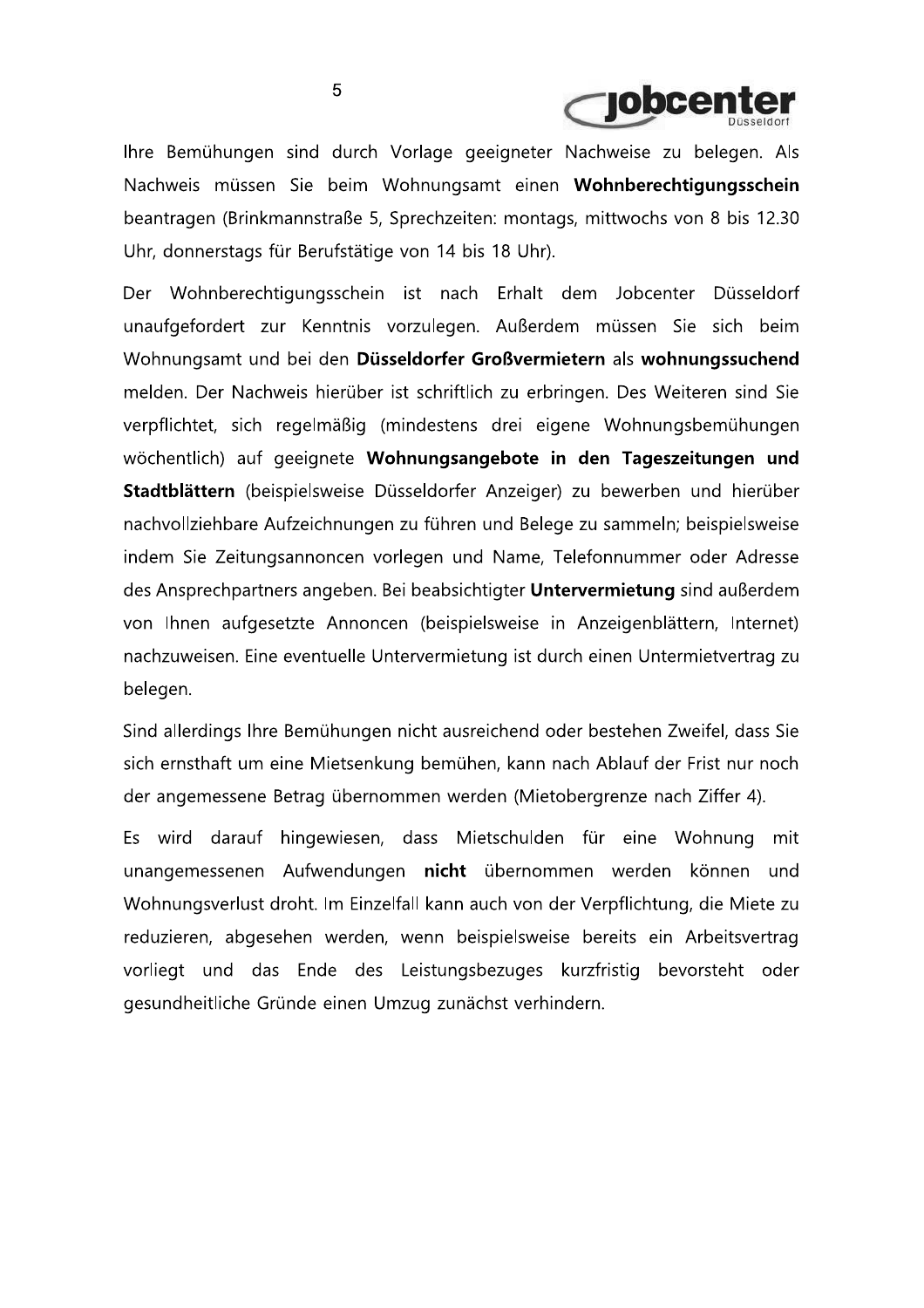

# 6. Was ist bei einem Umzug während des Leistungsbezuges zu beachten?

Bei einem beabsichtigten Wohnungswechsel während des Leistungsbezuges sind Sie verpflichtet, jeden Wohnungswechsel unverzüglich mitzuteilen.

Bei einem nicht mit dem Jobcenter abgestimmten Umzug besteht die Möglichkeit, dass die Aufwendungen für die neue Wohnung nicht in vollem Umfang übernommen werden können. Auch die Übernahme weiterer Umzugskosten kann bei nicht abgestimmten Umzügen abgelehnt werden (beispielsweise Kaution, Mietkosten für Umzugswagen, Renovierung).

Es wird daher dringend empfohlen, bereits vor Abschluss eines Mietvertrages mit Ihrem persönlichen Ansprechpartner beim Jobcenter Düsseldorf Kontakt aufzunehmen.

Beachten Sie bitte, dass Sie bei einem Umzug vor Ablauf der Kündigungsfristen einen Nachmieter stellen oder der Vermieter Ihnen schriftlich bestätigt, dass er von einer weiteren Mietzahlung während der Kündigungsfristen absieht. Es muss vermieden werden, dass gleichzeitig für die bisher bewohnte und für eine neu angemietete Wohnung Kosten anfallen.

## 7. Was ist zu den Aufwendungen für die Heizung zu beachten?

Auch hier gilt, dass angemessene Aufwendungen übernommen werden. Als angemessen gelten die Aufwendungen, die bei einem wirtschaftlichen Umgang mit Heizenergie oder Brennstoffen entstehen.

Das Jobcenter prüft, ob sich Ihr Energieverbrauch im Rahmen eines aus dem Düsseldorfer Heizkostenspiegel abgeleiteten Vergleichswertes bewegt. Soweit der Energieverbrauch den Vergleichswert nicht übersteigt, werden die tatsächlichen Aufwendungen in voller Höhe übernommen. Wird mehr Energie verbraucht, prüft das Jobcenter im Einzelfall, ob Sie Ihr Heizverhalten ändern und den Bedarf senken müssen.